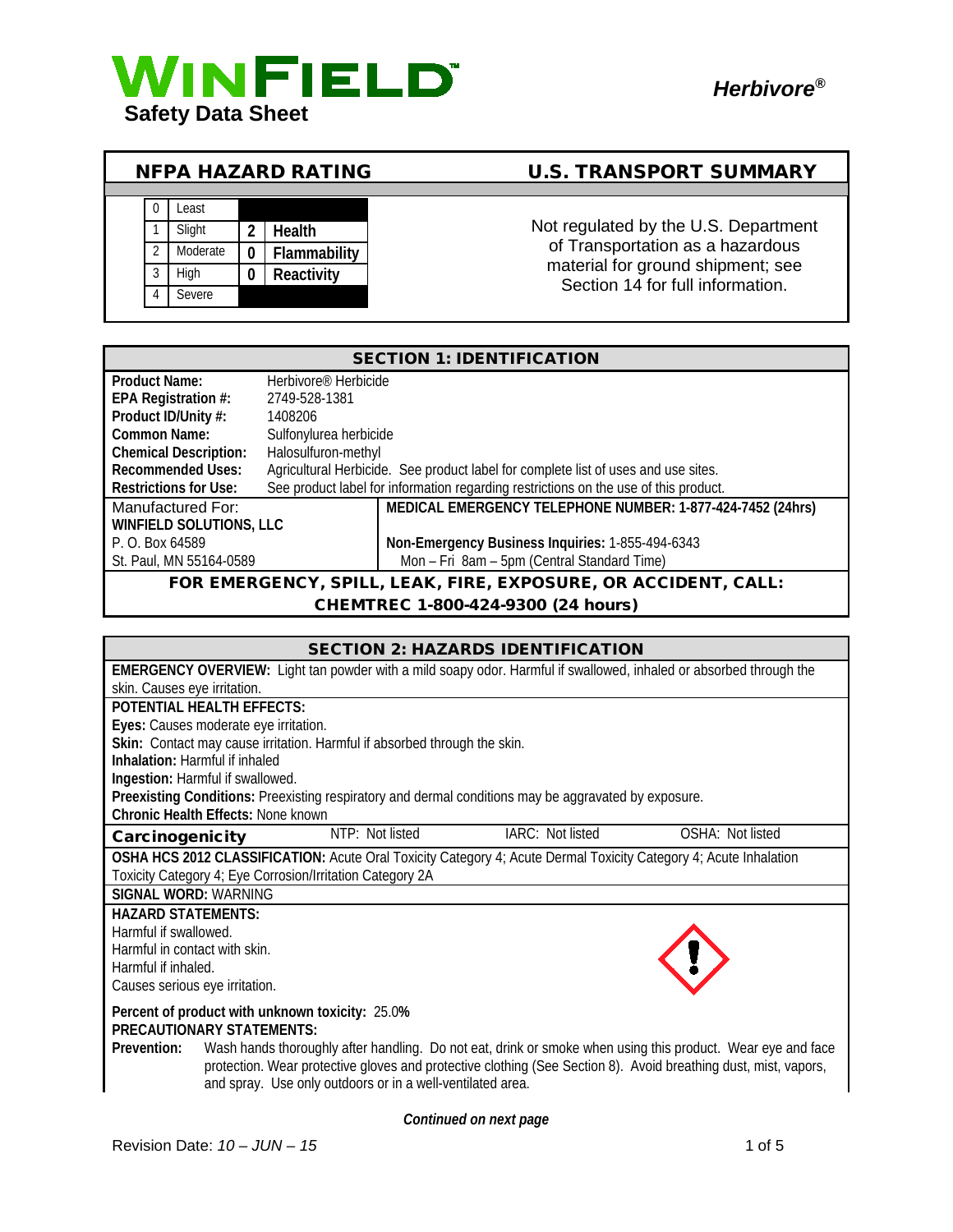# *Herbivore®*

| Response: | If in eyes: Rinse cautiously with water for 15 minutes. Remove contact lenses, if present and easy to do.       |  |  |
|-----------|-----------------------------------------------------------------------------------------------------------------|--|--|
|           | Continue rinsing. If eye irritation persists: Get medical attention.                                            |  |  |
|           | If Swallowed: Immediately call a poison control center (1-877-424-7452) or doctor for treatment advice. Rinse   |  |  |
|           | mouth.                                                                                                          |  |  |
|           | If inhaled: Remove person to fresh air and keep comfortable for breathing. Call a poison control center (1-877- |  |  |
|           | 424-7452) or doctor for treatment advice if you feel unwell.                                                    |  |  |
|           | If on skin: Wash with plenty of water. Immediately call a poison control center (1-877-424-7452) or doctor for  |  |  |
|           | treatment advice. Take off immediately all contaminated clothing and wash it before reuse.                      |  |  |
| Storage:  | See Section 7 for storage information.                                                                          |  |  |
| Disposal: | Dispose of contents/container in accordance with Federal, state and local regulations.                          |  |  |

| <b>SECTION 3: COMPOSITION/INFORMATION ON INGREDIENTS</b>                                                                                           |          |              |
|----------------------------------------------------------------------------------------------------------------------------------------------------|----------|--------------|
| Ingredient                                                                                                                                         | $%$ (wt) | CAS Req. $#$ |
| Halosulfuron-methyl                                                                                                                                | 75.0%    | 100784-20-1  |
|                                                                                                                                                    |          |              |
| *Ingredients not specifically listed are non-hazardous and/or are considered to be confidential business information under 29<br>CFR 1910.1200(i). |          |              |

See Section 8 for exposure limits.

|             | <b>SECTION 4: FIRST AID MEASURES</b>                                                                           |
|-------------|----------------------------------------------------------------------------------------------------------------|
| Inhalation: | Remove person from contaminated area to fresh air and assist breathing as needed. Seek medical attention       |
|             | if irritation immediately.                                                                                     |
| Ingestion:  | Seek medical attention or call a poison control center immediately for treatment advice. Do not induce         |
|             | vomiting unless instructed to do so by a poison control center or doctor. Do not give anything by mouth to     |
|             | an unconscious person.                                                                                         |
| Eyes:       | Flush eyes with clean water for at least 15 minutes. Lift eyelids to facilitate irrigation. If present, remove |
|             | contact lenses after 5 minutes and continue rinsing. Seek medical attention immediately.                       |
| Skin:       | Remove contaminated clothing and wash before re-using. Flush skin with water and then wash with soap           |
|             | and water. Seek medical attention immediately.                                                                 |
|             | Note to Physician: Treat symptomatically.                                                                      |

#### SECTION 5: FIRE FIGHTING MEASURES

**Suitable Extinguishing Media:** Water fog, water spray, foam, dry chemical, carbon dioxide (CO2) **Special Fire Fighting Procedures:** Wear NIOSH/MSHA approved self-contained breathing apparatus and full bunker gear. Dike area to prevent runoff and contamination of water sources. Dispose of fire control water later. Avoid breathing vapors; keep upwind.

**Hazardous Combustion Products:** Hazardous gases and/or materials.

**Unusual Fire and Explosion Hazards:** None known

#### SECTION 6: ACCIDENTAL RELEASE MEASURES

**Personal Precautions:** Refer to Section 8 for personal protective equipment to be worn during containment and clean-up of a spill involving this product.

**Environmental Precautions:** Keep spilled product from entering sewers or waterways.

**Methods for Containment:** Contain spilled product by diking area with sand or earth.

**Methods for Clean-up:** Avoid dust formation. Vacuum, scoop, or sweep up material and place in a container for disposal. Do not place spilled material back in original container.

**Other Information:** None known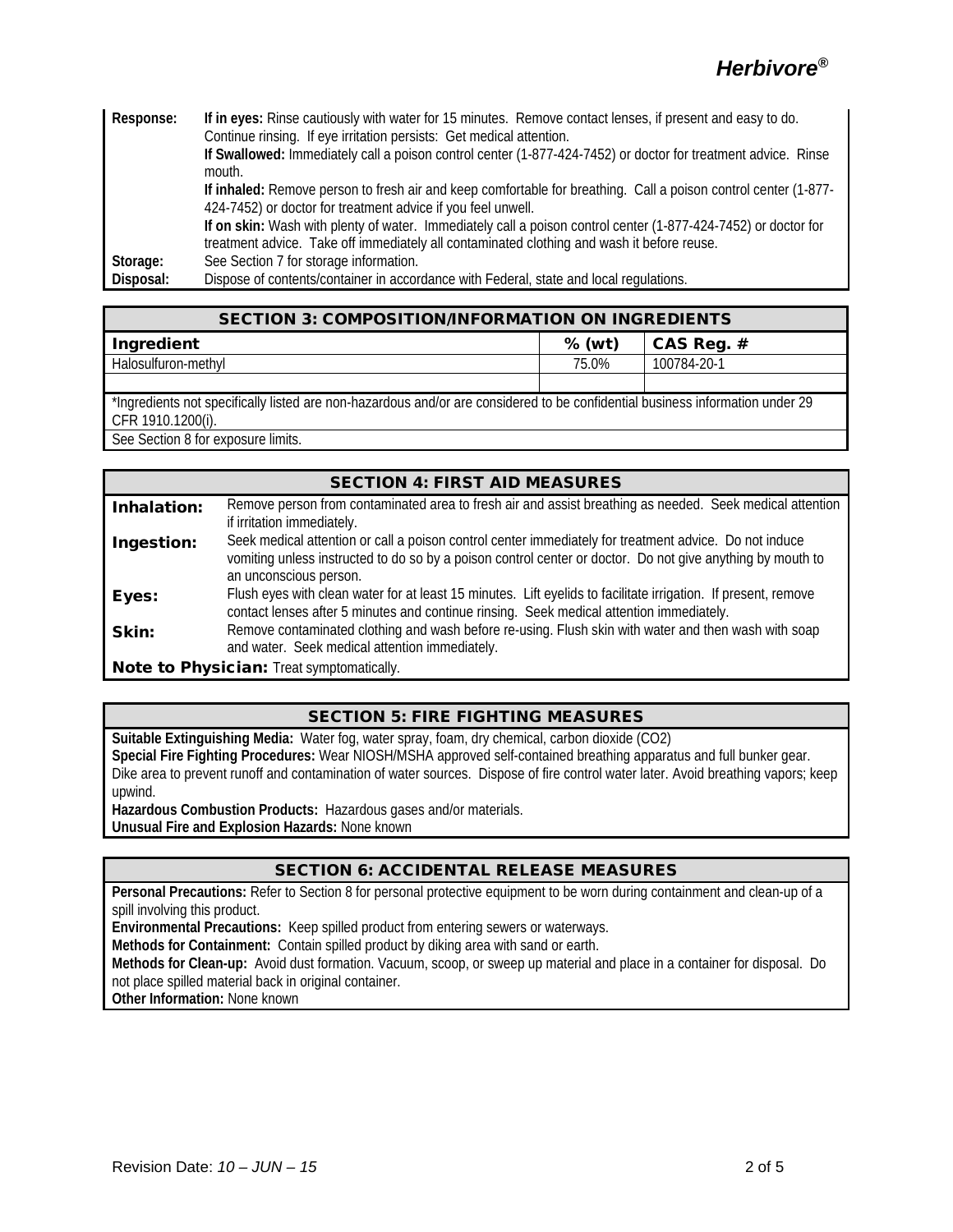#### SECTION 7: HANDLING AND STORAGE

**Handling:** RECOMMENDATIONS ARE FOR MANUFACTURING, COMMERCIAL BLENDING, AND PACKAGING WORKERS. PESTICIDE APPLICATORS AND WORKERS must refer to the pesticide product label and Directions for Use attached to the product for Agricultural Use Requirements in accordance with the EPA Worker Protection Standard 40 CFR part 170. Ensure adequate ventilation. Immediately clean up spills that occur during handling. Keep containers closed when not in use. Practice good hygiene after using this material, especially before eating, drinking, smoking, using the toilet, or applying cosmetics. **Storage:** Store in secured, cool, dry areas designated specifically for pesticides, away from children, feed and food products and sources of heat. Keep containers closed when not in use. **See pesticide product label for additional storage information. Minimum Storage Temperature:** Not determined

**Other Precautions:** Consult Federal, state and local laws and regulations pertaining to storage.

#### SECTION 8: EXPOSURE CONTROLS/PERSONAL PROTECTION

| <b>Exposure Guidelines</b>                                                                                                     |                 |                                                                                                 |           |
|--------------------------------------------------------------------------------------------------------------------------------|-----------------|-------------------------------------------------------------------------------------------------|-----------|
| Component:                                                                                                                     | <b>OSHA PEL</b> | <b>ACGIH TLV</b>                                                                                | NIOSH REL |
| No components have established limits                                                                                          |                 |                                                                                                 |           |
| NOTE TO END USERS: PERSONAL PROTECTIVE EQUIPMENT (PPE) AND CLOTHING LISTED IN THIS SECTION IS FOR                              |                 |                                                                                                 |           |
| MANUFACTURING, COMMERCIAL BLENDING AND PACKAGING WORKERS. APPLICATORS AND HANDLERS SHOULD                                      |                 |                                                                                                 |           |
| REFER TO THE PESTICIDE PRODUCT LABEL FOR PROPER PERSONAL PROTECTIVE EQUIPMENT (PPE) AND                                        |                 |                                                                                                 |           |
| CLOTHING.                                                                                                                      |                 |                                                                                                 |           |
| Respiratory Protection: Where airborne exposure to concentrations greater than the above listed exposure limits is likely, use |                 |                                                                                                 |           |
| a NIOSH approved respirator with cartridges/canisters approved for general particulates.                                       |                 |                                                                                                 |           |
| <b>Engineering Controls:</b>                                                                                                   |                 | Local Exhaust: Provide general or local exhaust ventilation systems to maintain airborne        |           |
|                                                                                                                                |                 | concentrations below OSHA PELs or other specified exposure limits. Local exhaust ventilation is |           |
| preferred.                                                                                                                     |                 |                                                                                                 |           |
| Protective Gloves: Wear chemical resistant gloves to prevent skin exposure.                                                    |                 |                                                                                                 |           |
| Eye Protection: Wear chemical goggles or safety glasses and full-face shield. Contact lenses are not eye protective devices.   |                 |                                                                                                 |           |
| An emergency eyewash or water supply should be readily accessible to the work area.                                            |                 |                                                                                                 |           |
| Other Protective Clothing or Equipment: Wear long sleeve shirt, long pants and chemical resistant shoes plus socks to          |                 |                                                                                                 |           |
| prevent skin exposure.                                                                                                         |                 |                                                                                                 |           |
| Work/Hygienic Practices: Never eat, drink, nor use tobacco in work areas. Practice good hygiene after using this material,     |                 |                                                                                                 |           |
| especially before eating, drinking, smoking, using the toilet, or applying cosmetics.                                          |                 |                                                                                                 |           |

#### SECTION 9: PHYSICAL AND CHEMICAL PROPERTIES

**Appearance and odor:** Light tan powder with mild

soapy odor

**Physical State:** Solid Specific Gravity (H<sub>2</sub>O=1): Not determined **Vapor Pressure (mm Hg):** Not determined **Bulk Density (lbs/ft3):** 36.1 – 38.2 (typical)<br> **Vapor Density (Air=1):** Not determined Melting Point/Freezing Point: 168 - 171°C **Vapor Density (Air=1):** Not determined **Melting Point/Freezing Point: Solubility in Water (wt %):** Insoluble **Boiling Point/Range:** Not determined **Viscosity:** Not determined **pH (1% dispersion):** Not determined

**Flash Point:** Not determined

#### SECTION 10: STABILITY AND REACTIVITY

**Reactivity:** None known

**Chemical Stability:** Product is stable at ambient temperature and pressure, under normal storage and handling conditions. **Possibility of Hazardous Reactions:** Will not occur

**Conditions to Avoid:** Heat, flames and sparks. Avoid moisture.

**Incompatible Materials:** Reducing agents and acids.

**Hazardous Decomposition Products:** Carbon monoxide, Carbon dioxide, Nitrogen oxides, Sulfur Oxides and Hydrogen chlorides.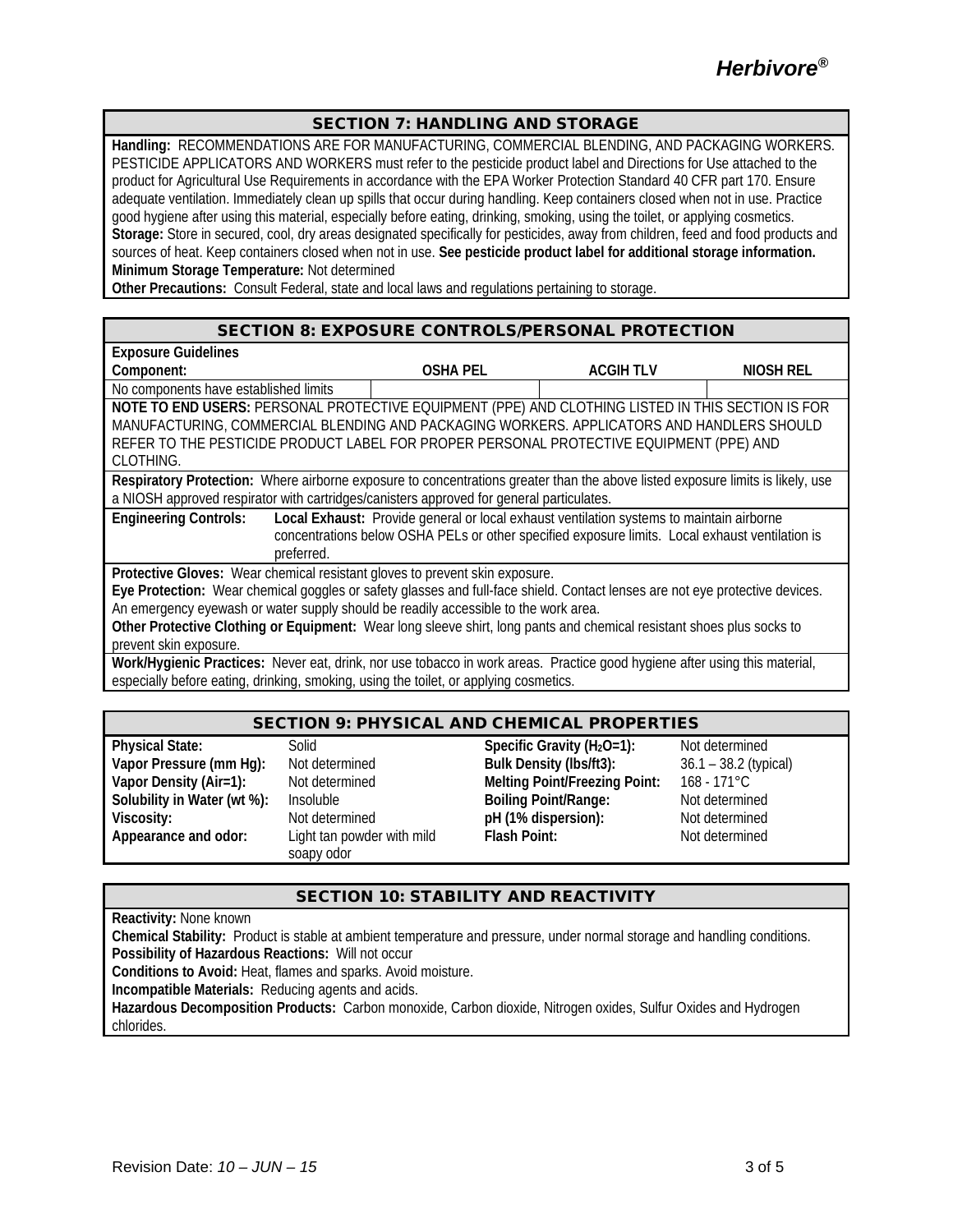#### SECTION 11: TOXICOLOGICAL INFORMATION

| <b>ACUTE TOXICITY</b>                                                     |                                                                      |  |
|---------------------------------------------------------------------------|----------------------------------------------------------------------|--|
| Eye Effects:                                                              | Irritating to eyes.                                                  |  |
| <b>Skin Effects:</b>                                                      | May cause slight skin irritation; Estimated LD50 = 1,100 mg/kg (rat) |  |
| <b>Acute Inhalation Effects:</b>                                          | Estimated LC50 = $1.5$ mg/L (4 hr)(rat)                              |  |
| <b>Acute Oral Effects:</b>                                                | Estimated LD50 = $429$ mg/kg (rat)                                   |  |
| <b>Specific Target Organ</b>                                              | None known                                                           |  |
| Toxicity:                                                                 |                                                                      |  |
| <b>CHRONIC TOXICITY</b>                                                   |                                                                      |  |
| <b>Chronic Effects:</b>                                                   | None known                                                           |  |
| Carcinogenicity:                                                          | None known                                                           |  |
| Mutagenicity:                                                             | None known                                                           |  |
| Teratogenicity:                                                           | None known                                                           |  |
| <b>Reproductive Toxicity:</b>                                             | None known                                                           |  |
| <b>POTENTIAL HEALTH EFFECTS:</b>                                          |                                                                      |  |
| Eyes: Causes moderate eye irritation.                                     |                                                                      |  |
| Skin: Contact may cause irritation. Harmful if absorbed through the skin. |                                                                      |  |
| <b>Inhalation:</b> Harmful if inhaled                                     |                                                                      |  |
| Ingestion: Harmful if swallowed.                                          |                                                                      |  |

#### SECTION 12: ECOLOGICAL INFORMATION

| ENVIRONMENTAL SUMMARY: Very toxic to aquatic life with long lasting effects. |               |  |
|------------------------------------------------------------------------------|---------------|--|
| ECOTOXICITY DATA:                                                            |               |  |
| Fish Acute and Prolonged Toxicity:                                           | Not available |  |
| <b>Aquatic Invertebrate Acute Toxicity:</b>                                  | Not available |  |
| <b>Aquatic Plant Toxicity:</b>                                               | Not available |  |
| <b>Bird Acute and Prolonged Toxicity:</b>                                    | Not available |  |
| Honeybee Toxicity:                                                           | Not available |  |
| <b>ENVIRONMENTAL EFFECTS:</b>                                                |               |  |
| Soil Absorption/Mobility:                                                    | Not available |  |
| Persistence and degradability:                                               | Not available |  |
| <b>Bioaccumulative Potential:</b>                                            | Not available |  |
| Other adverse effects:                                                       | Not available |  |

#### SECTION 13: DISPOSAL CONSIDERATIONS

**Waste:** Dispose of in accordance with applicable Federal, state and local laws and regulations.

**Container:** Triple rinse and recycle the container or dispose of in accordance with Federal, state and local laws and regulations. **See pesticide product label for full instructions on disposal.**

**RCRA Characteristics:** It is the responsibility of the individual disposing of this product to determine the RCRA classification and hazard status of the waste.

|                  | <b>SECTION 14: TRANSPORT INFORMATION</b>                                                   |
|------------------|--------------------------------------------------------------------------------------------|
| DOT:<br>(Ground) | This product is not regulated by the U.S. DOT as a hazardous material for ground shipment. |
| IMDG:<br>(Sea)   | Not determined                                                                             |
| IATA:<br>(Air)   | Not determined                                                                             |
| TDG:<br>(Canada) | Not determined                                                                             |